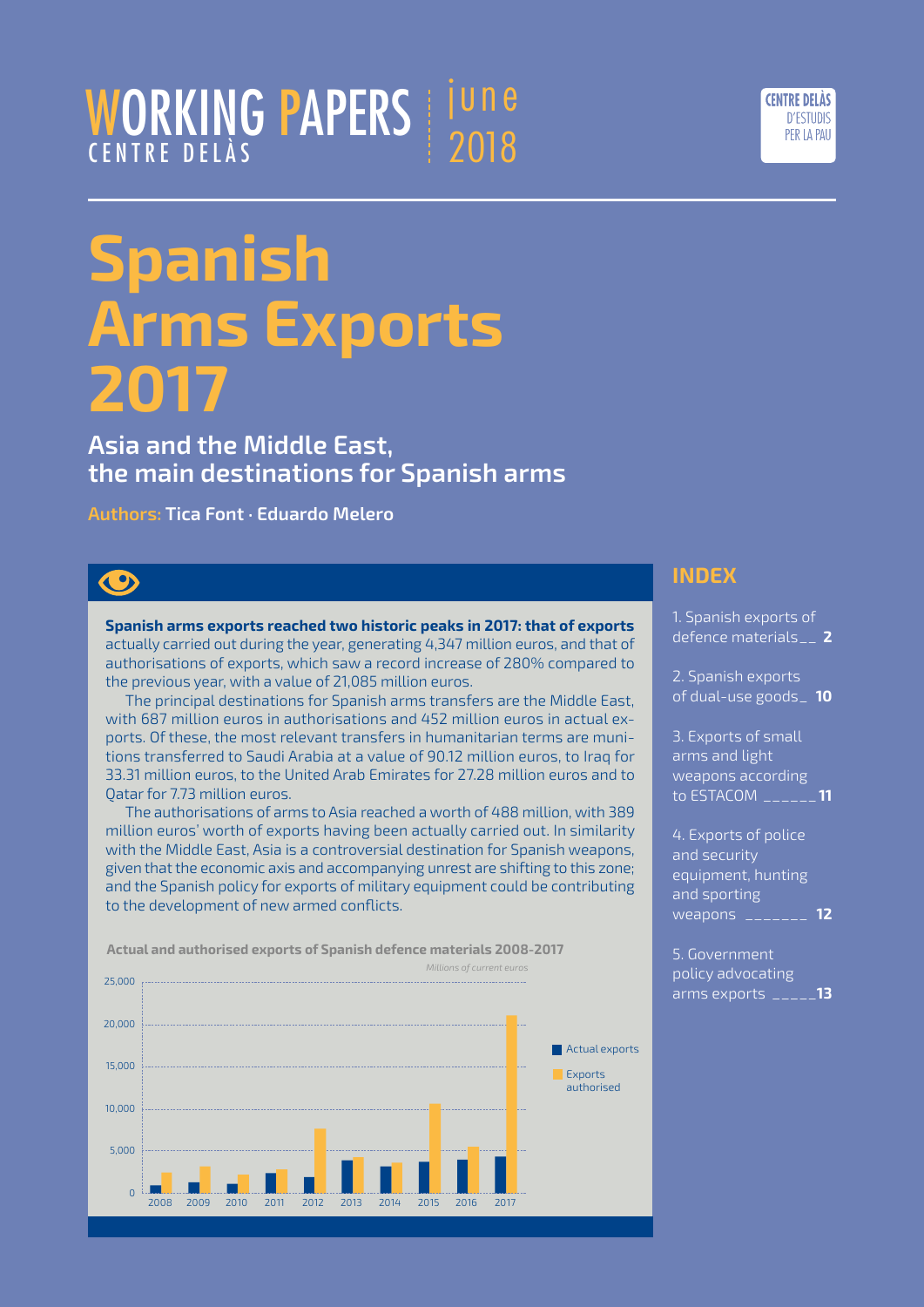<span id="page-1-0"></span>

'FNTRF DFI À D'ESTUDI: PER IA

### **Trend towards actual exports**

Exports of Spanish arms have been systematically increasing over the last 10 years (see Graph 1). This policy on exportation driven by the government begins to be seen in 2011, however, it is chiefly from 2013 that the leap is significant. The exports in 2016 and 2017 follow this upward trend; those in 2016 are 9% higher than those in 2015 and in 2017 they are raised 8% higher than in 2016, but 365% higher than the exports seen in 2008.



#### **GRAPH 1. Exports of defence materials 2008-2017**

While the Spanish trend towards exportation is markedly an upward one, the global trend presents small fluctuations, highlighting a much subtler upward trend than the Spanish one. On a global level the 2017 exports were 29% higher than those in 2008.



#### **GRAPH 2. World exports of defence materials 2008-2017**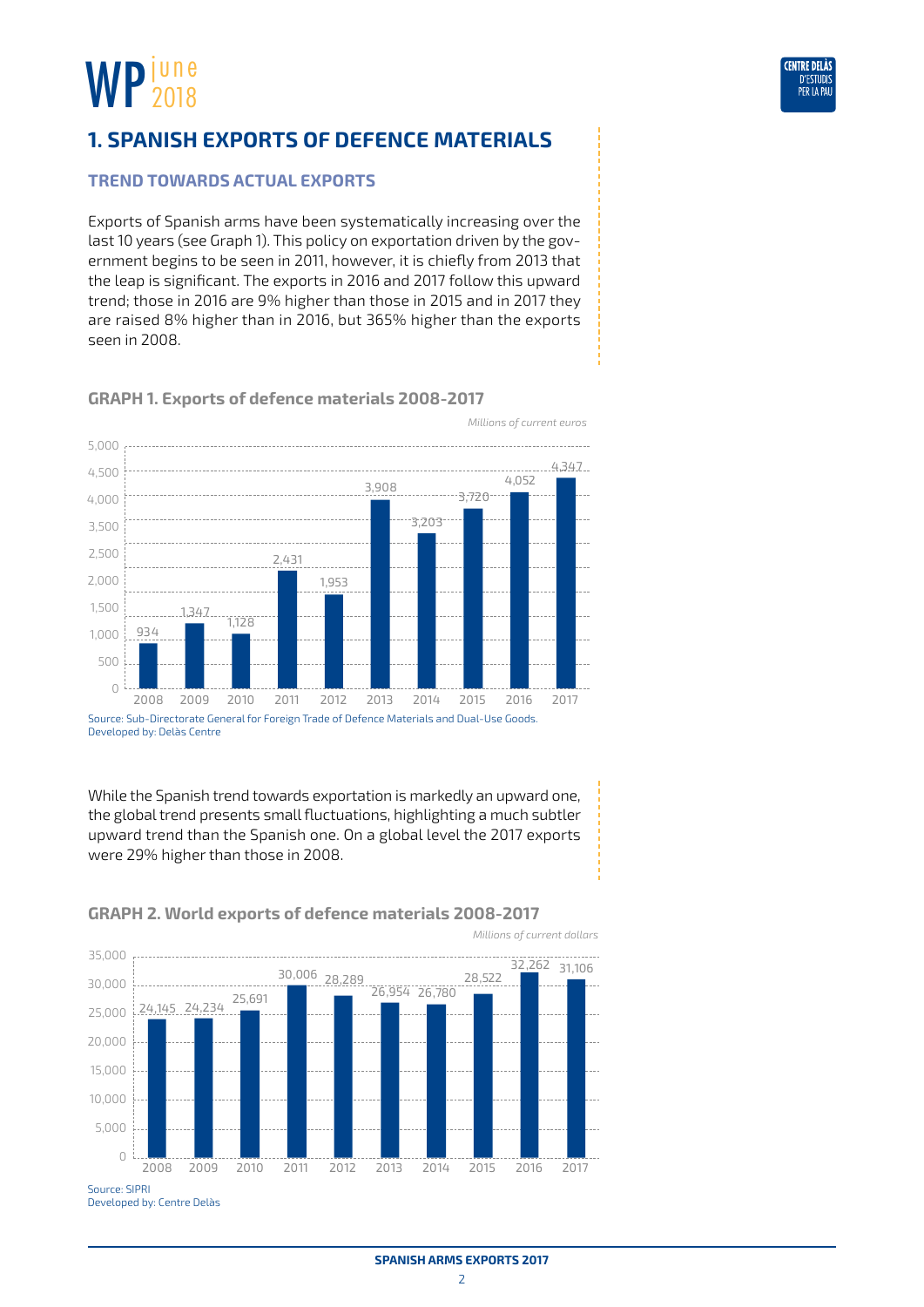

#### **AUTHORISATION OF EXPORTS**

The policy advocating exports and the internationalisation of the defence industry manifests in the high volume of export authorisations granted by the JIMMDU. In 2017 arms exports have been authorised at a value of 21,085 million euros, a figure never reached before, of which only 21% have been exported. It is to be expected that the rest of the arms will be exported in the coming years (see Table 1).

In fact, in the last decade, only in four years, more than half of total goods authorised have been exported; on average over these ten years 42% of total authorisations were exported. This indicates that there is a good number of contracts that have yet to be fulfilled, and that the volume of exports exports will, in all probability, remain very high over the coming years.

Taking into account the potential for conflict, for humanitarian reasons or those of global security, it is concerning to consider the export authorisations granted to the countries comprising the Middle East, at a value of 687 million euros, and to Asian countries, at 488 million euros.

While the government authorised arms exports in 2017 at a value of 21,085 million euros, only 21% of these actually came to be transferred. It is to be expected that the rest will be exported in the coming years

|  |  |  |  | TABLE 1. Value of defence materials authorised and actually exported |  |  |  |
|--|--|--|--|----------------------------------------------------------------------|--|--|--|
|--|--|--|--|----------------------------------------------------------------------|--|--|--|

|                          |      |                 |                                                               |                     |  |              |                                                 |       | Millions of euros |
|--------------------------|------|-----------------|---------------------------------------------------------------|---------------------|--|--------------|-------------------------------------------------|-------|-------------------|
|                          | 2008 | 2009            | 2010                                                          | $\parallel$ 2011    |  |              | 2012   2013   2014   2015   2 <u>016   2017</u> |       |                   |
| Authorised               |      |                 | 2,526 3,193 2,238 2,871 7,695 4,321 3,666 10,677 5,550 21,085 |                     |  |              |                                                 |       |                   |
| Exported                 |      | 934:1347:       |                                                               | $1.128$ $\pm$ 2.431 |  |              | 1,953   3,908   3,203   3,720   4,052   4,347   |       |                   |
| $\frac{1}{2}$ % exported | 37 I | 42 <sup>1</sup> | 50 L                                                          | 85.1                |  | 25   90   87 |                                                 | 35 73 |                   |
|                          |      |                 |                                                               |                     |  |              |                                                 |       |                   |

Source: Sub-Directorate General for Foreign Trade of Defence Materials and Dual-Use Goods. Developed by: Delàs Centre



#### **GRAPH 3. Authorised and actual exports of Spanish defence materials 2017-2018**

Source: Sub-Directorate General for Foreign Trade of Defence Materials and Dual-Use Goods. Developed by: Delàs Centre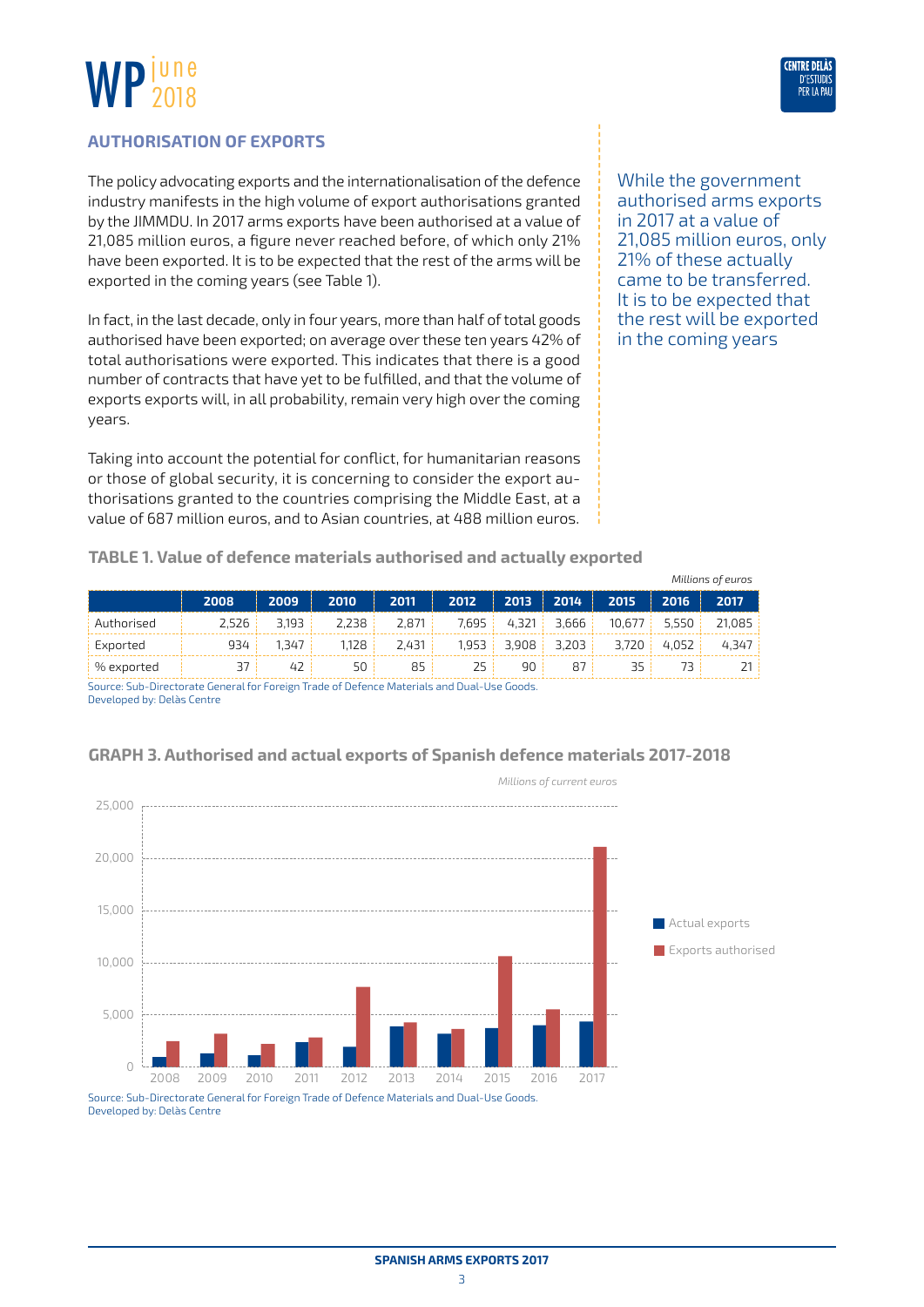



#### **ECONOMIC VALUE**

Spanish arms exports in 2017 have risen to a value of 4,347 million euros, while the annual mean for the decade 2008-2017 was at 2,702 million euros.

According to SIPRI, in 2017 Spain occupied the seventh place in the worldwide ranking of arms exporters, behind the United States, Russia, Germany, France, China and the United Kingdom.

With regard to its participation in the worldwide arms market, Spain's 2017 exports represented 2.6% of global arms exports, and in terms of the Spanish trade balance they represent 1.6% of Spain's total exports. It is relevant to highlight that the weight arms exports carried in the Spanish trade balance has been increasing over these recent years of economic crisis, bringing to light that this is an industry that has not been affected by the economic crisis.

#### **PRODUCTS EXPORTED**

On the whole over recent years, the two most widely sold categories of defence materials continue to be military aircrafts and warships. Military Aircrafts represent 68% of the total of the analysed period and signify 18,368 million euros (3,434 million euros in 2017); warships represent 13%, with 3,593 million euros (147 million euros in 2017); fuel 4% with 1,059 million euros (140 million euros in 2017); munitions 3% with 887 million euros (245 million euros in 2017); bombs, rockets and missiles 3% with 851 million euros (62 million euros in 2017); defence imagery teams 3% with 822 million euros (65 million euros in 2017) and armoured vehicles 2% with 442 million euros (84 million euros in 2017).

It is worth highlighting that in 2017 munitions exports have occupied the second place in the ranking of exported product types. 6% of defence materials exported have been munitions, valued at 245 million euros. In humanitarian terms, the spectacular increase in said exports is very bad news—Spain has never before sold so many munitions.

Spanish arms exports in 2017 have risen to a value of 4,347 million euros. They represent 2.6% of global arms exports and 1.6% of the Spanish trade balance, occupying seventh place in the worldwide ranking of arms exporters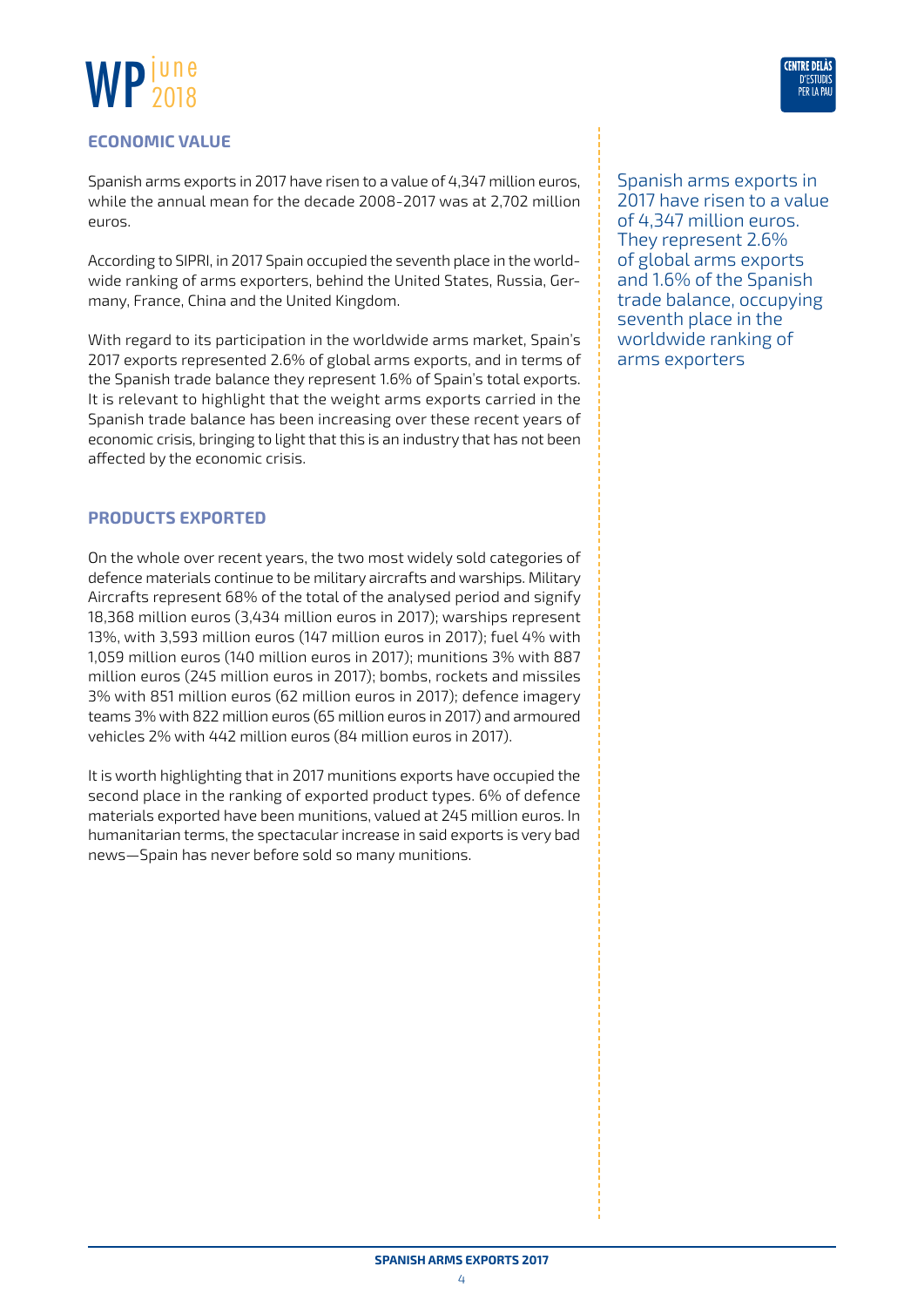#### **DESTINATIONS**

june 2018

WP

#### **TABLE 2. Actual exports of defence materials**

|     | Thousands of current euros |         |                |           |           |           |           |           |           |           |           |               |
|-----|----------------------------|---------|----------------|-----------|-----------|-----------|-----------|-----------|-----------|-----------|-----------|---------------|
|     | <b>Countries</b>           | 2008    | 2009           | 2010      | 2011      | 2012      | 2013      | 2014      | 2015      | 2016      | 2017      | 2008-<br>2017 |
|     | United<br>Kingdom          | 95,535  | 121,955        | 121,617   | 277,923   | 184,774   | 546,145   | 862,685   | 474,379   | 1,346,682 | 949,883   | 4,981,578     |
| 2   | Germany                    | 169,372 | 160,216        | 106,009   | 113,568   | 129,688   | 167,570   | 272,449   | 646,981   | 771,701   | 1,213,007 | 3,750,562     |
| 3   | France                     | 9,602   | 17,618         | 32,258    | 46,266    | 72,004    | 402,333   | 520,669   | 326,689   | 183,430   | 422,090   | 2,032,960     |
| 4   | Australia                  | 2       | 251            | 24,610    | 424,472   | 505,741   | 609,133   | 139,689   | 94,373    | 22,906    | 159,335   | 1,980,511     |
| 5   | Saudi Arabia               |         | 5,148          | 5,825     | 14,006    | 21,263    | 406,437   | 292,862   | 545,980   | 116,192   | 270,166   | 1,677,880     |
| 6   | Venezuela                  | 111     |                | 212,000   | 567,358   | 182,365   | 16,673    | 10,779    | 15,301    | 2,653     | 3,383     | 1,010,623     |
| 7   | Norway                     | 265,691 | 281,289        | 5,146     | 362,964   | 4,778     | 3,578     | 2,020     | 1,591     | 6,501     | 4,110     | 937,667       |
| 8   | Italy                      | 62,320  | 70,833         | 71,900    | 50,670    | 101,992   | 117,304   | 96,126    | 71,462    | 138,294   | 90,330    | 871,230       |
| 9   | Malaysia                   |         | 180,526        | 27        | 5,214     | 10,879    | 5,491     | 2,515     | 297,522   | 167,633   | 170,628   | 840,436       |
| 10  | Turkey                     | 1,113   | 1,250          | 357       | 66        | 31,629    | 7,502     | 243,673   | 167,955   | 84,996    | 301,456   | 839,997       |
| 11  | United Arab<br>Emirates    | 89      | 89             |           | 66        | 2,380     | 717,047   |           | 3,943     | 26,739    | 52,928    | 803,280       |
| 12  | Egypt                      | 1,316   | 4 <sup>1</sup> | 2,540     | 69,835    | 50,324    | 126,653   | 107,951   | 106,413   | 219,288   | 12,570    | 696,894       |
| 13  | <b>United States</b>       | 22,376  | 55,401         | 75,173    | 115,602   | 91,221    | 84,616    | 34,026    | 65,350    | 67,175    | 80,774    | 691,713       |
| 14  | Oman                       | 48      | 592            | 3,195     | 3.310     | 670       | 98,036    | 64,893    | 161,336   | 208,282   | 72,832    | 613,194       |
| 15  | Mexico                     | 108     | 43,782         | 132,717   | 109,602   | 84,727    | 1         | 79        | 140,935   | 12,309    | 7,946     | 532,205       |
| 16  | Greece                     | 211     | 31,197         | 190       | 16,061    | 152,559   | 97,380    | 47,444    | 18,652    | 10,834    | 38,457    | 412,987       |
| 17  | Indonesia                  | 3,742   | 6              | 467       | 1,027     | 55,560    | 85,710    | 112,031   | 21,862    | 65,911    | 14,854    | 361,169       |
| 18  | Brazil                     | 63,446  | 46.962         | 14.867    | 2.922     | 1.176     | 114.524   | 28,867    | 31,996    | 16,751    | 26,317    | 347,828       |
| 19  | Kazakhstan                 |         | 18,930         |           |           | 54,052    | 1,480     | 53,896    | 21,990    | 73,320    | 54,624    | 278,293       |
|     | 20   Morocco               | 113,900 | 31,118         | 2,512     | 1,530     | 2,854     |           | 9,703     | 24,227    | 30,271    | 16,670    | 232,785       |
| 21  | Colombia                   | 31,138  | 33,312         | 29,129    | 24,987    | 5,744     | 59,729    | 1,709     | 12,847    | 22,966    | 10,885    | 232,446       |
| 22: | Portugal                   | 4,536   | 105,881        | 43,963    | 41,797    | 28        | 236       | 3,472     | 4,733     | 5,896     | 11,986    | 222,529       |
| 23  | Iraq                       |         |                |           |           |           |           |           | 85,421    | 52,691    | 33,313    | 171,425       |
| 24: | Chile                      | 711     | 3,478          | 24,125    | 62,467    | 20,468    | 19,270    | 9,607     | 8,760     | 12,554    | 7,062     | 168,503       |
|     | 25   Czech Republic        | 105     | 5,666          | 105,173   | 988       | 3,383     | 1,491     | 1,863     | 16,445    | 20,342    | 8,737     | 164,196       |
|     | <b>TOTAL</b>               | 838.916 | 1.224.561      | 1.006.686 | 2.153.289 | 1.768.674 | 3.907.901 | 3.203.248 | 3.720.311 | 4.051.785 | 4.346.748 |               |

Source: Sub-Directorate General for Foreign Trade of Defence Materials and Dual-Use Goods. Developed by: Delàs Centre

Spanish arms exports have had as their destinations, in order of quantity, firstly the countries that are part of the OECD: 3,337 million euros (77% of the total), secondly the countries that form NATO stand out as they have received 3,147 million euros' worth (72% of the total) and thirdly the interior market of the European Union, which has been valued at 2,766 million euros (64% of the total). In general we can affirm that Spanish arms exports have a consolidated market, a market that comprises Western countries, those that are part of the EU and NATO, countries with a high GDP like the Middle East (with 10% of the total) and the newly expanding Asian market, which already represents 9% of total exports.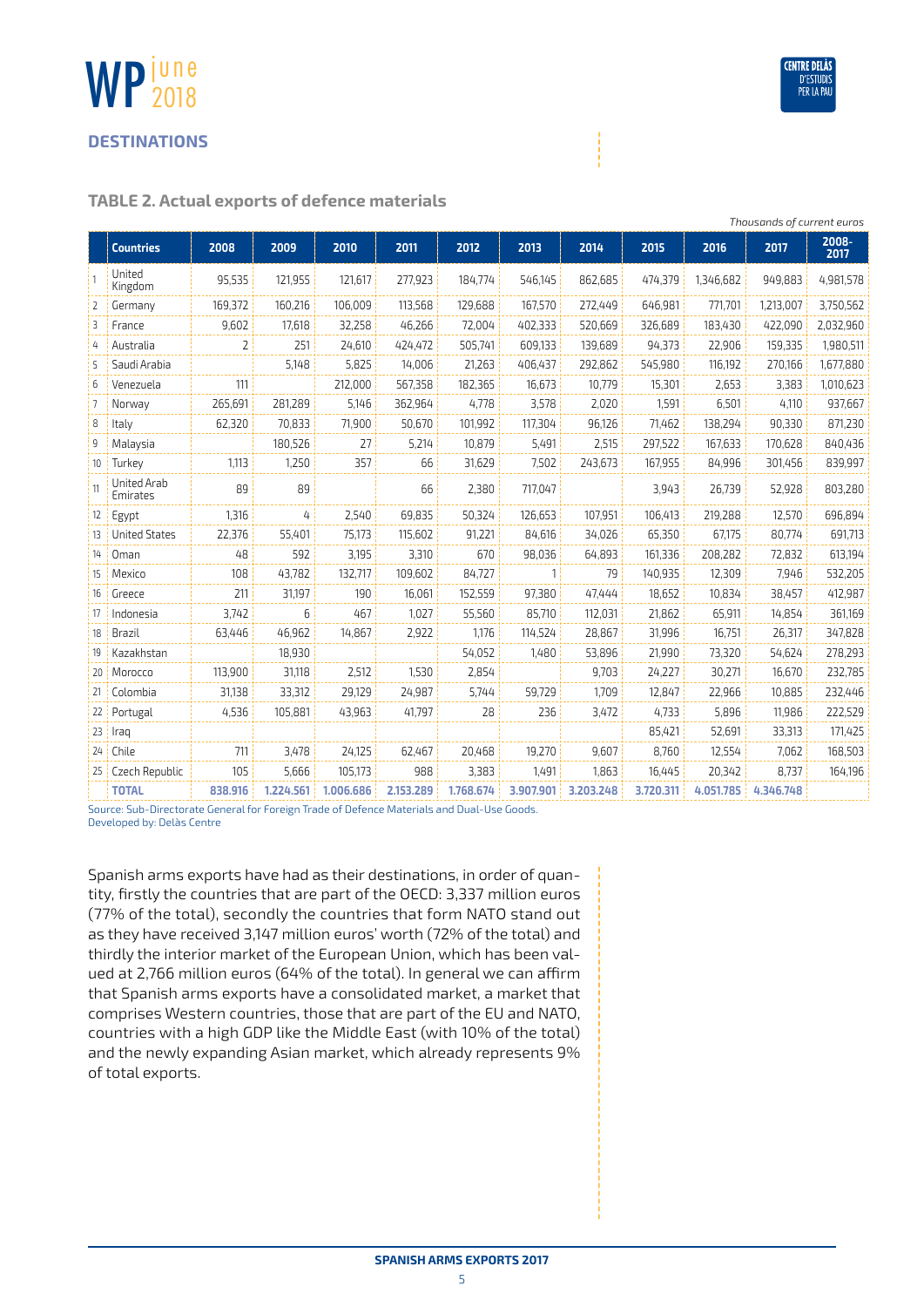Sales to the European Union have reached 2,766 million euros, chiefly to Germany at a value of 1,213 million euros, the United Kingdom at 950 million euros, France at 422 million euros and Italy at 90 million euros. These exports are principally carried out within the most relevant European arms programmes, such as the A400M transport plane, the EF-2000 fighter plane, IRIS-T missiles, MIDS, MRTT and the Tiger combat helicopter. Ultimately, this is a bid by the EU to unify the weaponry of its member states' armed forces, while it also bids to become an industry capable of competing with North America's. With the new European policy, PESCO, which will drive participation between member states through joint projects for the development of European arms, it is to be expected that the volume of transfers between EU countries will increase.

#### **EXPORTS TO THE MIDDLE EAST**

Secondly, it is worth highlighting the exports that have been bound for the countries comprising the Middle East, which received arms at the value of 452 million euros in 2017. In particular, it is worth calling attention to exports to Saudi Arabia, totalling 270.2 million euros, in 1 transport plane (55.5 million euros), replacement parts for planes, unmanned planes and munitions at a value of 90.1 million euros; Oman at 72.8 million euros, 5 coastal patrol boats (42.2 million euros), 33 off-road vehicles (5.5 million euros), replacement parts for ships and grenade launchers, munitions and bombs for the sum of 1.05 million euros; the United Arab Emirates at 52.9 million euros, in replacement parts for aircraft, munitions and bombs for the sum of 42.6 million euros; Iraq at 33.3 million euros in munitions and Egypt at 12.6 million euros in aircraft parts, corvettes and vehicles.

If we are to abide by Spain and Europe's own legislation on arms trade, we ought to consider these exports illegal, given the existing situation of instability in the zone of the Middle East. This is specifically owing to the regional influence of countries such as Saudi Arabia, Oman, Bahrain or the United Arab Emirates as they are giving support to a part of the conflict in Syria (insurgent groups), and in other countries such as Libya or Egypt as they form part of the coalition taking military action on Yemen. Exports to Iraq ought to prohibited, as it is immersed in a war on its own territory. Given the armed conflict taking place across the region, it is apt to criticize harshly the exportation of munitions and bombs, since they are causing the most humanitarian damage.

With the new European policy, PESCO, which will drive participation between member states through joint projects for the development of new European arms, it is to be expected that the volume of transfers between EU countries will increase

Given the relevance of humanitarian impact, we highlight here the high volume of munitions and explosives that have been exported between 2013 and 2017, which have reached a value of 583.2 million euros. Of these, 288 million euros' worth have had Saudi Arabia as their destination, 152 million were to Iraq, 64 million to Bahrain, 48 million to the United Arab Emirates, 15 million to Oman and 7 million to Qatar

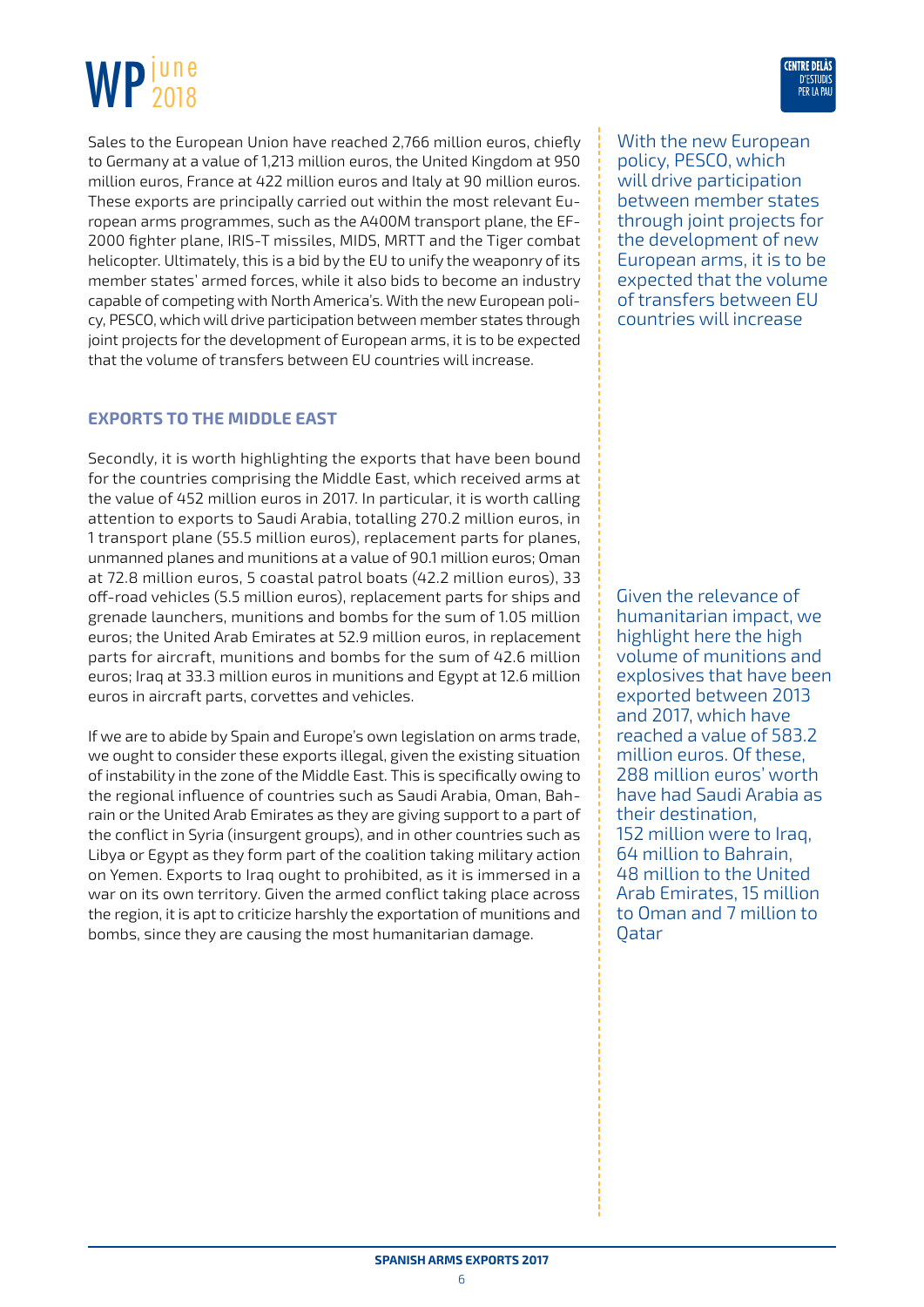

#### **TABLE 3. Spanish exports of defence materials to Middle Eastern countries**

|                         |        |       |        |        |        |           |         |         |         | Thousands of current euros |               |
|-------------------------|--------|-------|--------|--------|--------|-----------|---------|---------|---------|----------------------------|---------------|
| <b>Countries</b>        | 2008   | 2009  | 2010   | 2011   | 2012   | 2013      | 2014    | 2015    | 2016    | 2017                       | 2008-<br>2017 |
| Saudi Arabia            |        | 5,148 | 5,825  | 14,006 | 21,263 | 406.437   | 292,862 | 545,980 | 116,192 | 270,166                    | 1,677,880     |
| United Arab<br>Emirates | 89     | 89    |        | 66     | 2,380  | 717,047   |         | 3,943   | 26,739  | 52,928                     | 803,280       |
| Egypt                   | 1,316  | 4     | 2,540  | 69,835 | 50,324 | 126,653   | 107,951 | 106,413 | 219,288 | 12,570                     | 696,894       |
| 0 <sub>man</sub>        | 48     | 592   | 3,195  | 3,310  | 670    | 98,036    | 64,893  | 161,336 | 208,282 | 72,832                     | 613,194       |
| Iraq                    |        |       |        |        |        |           |         | 85,421  | 52,691  | 33,313                     | 171,425       |
| Bahrain                 | 15,945 |       | 41     | 6,351  | 21,145 | 24,130    | 39,932  | 3,239   | 19,081  | 34                         | 129,897       |
| Jordan                  | 860    | 707   | 1,615  | 2,585  | 385    | 609       | 190     | 1,394   | 5,097   | 888                        | 14,331        |
| 0atar                   | 1,958  | 836   | 1.030  | 383    |        |           | 667     | 290     | 66      | 8,056                      | 13,286        |
| Israel                  | 2,359  | 791   | 1,429  | 473    | 638    | 52        | 3,428   | 2,187   | 531     | 1,387                      | 13,274        |
| Kuwait                  | 1,155  |       |        |        | 1,703  |           | 818     | 834     |         |                            | 4,510         |
| Iran                    |        |       |        |        |        |           |         |         |         |                            | 0             |
| Lebanon                 |        |       |        |        |        |           |         |         |         |                            | 0             |
| Palestine               |        |       |        |        |        |           |         |         |         |                            | 0             |
| Syria                   |        |       |        |        |        |           |         |         |         |                            | 0             |
| Yemen                   |        |       |        |        |        |           |         |         |         |                            | 0             |
| <b>Total</b>            | 23,731 | 8,167 | 15.676 | 97,008 | 98,507 | 1,372,965 | 510.741 | 911,036 | 647.967 | 452.174                    |               |

Source: Sub-Directorate General for Foreign Trade of Defence Materials and Dual-Use Goods Developed by: Delàs Centre



#### **GRAPH 4. Authorised and actual exports of defence materials to Middle Eastern countries**

Source: Sub-Directorate General for Foreign Trade of Defence Materials and Dual-Use Goods. Developed by: Delàs Centre

In terms of the relevant impact that the use of munitions and explosives have on civilian populations, war suffered in the Middle East provokes human death through munitions used by all militias, and through the bombardment that the residents of many cities have suffered and are suffering. This is why it becomes necessary to highlight the volume of these exports from 2013 to 2017 to countries such as Saudi Arabia, the value of which has risen to 288 million euros, Iraq (152 million euros), Bahrain (64 million euros), United Arab Emirates (48 million euros), Oman (15 million euros) and Qatar and Israel at 7 million euros respectively. In 2017 alone, this zone received explosives and munitions at a value of 175 million euros.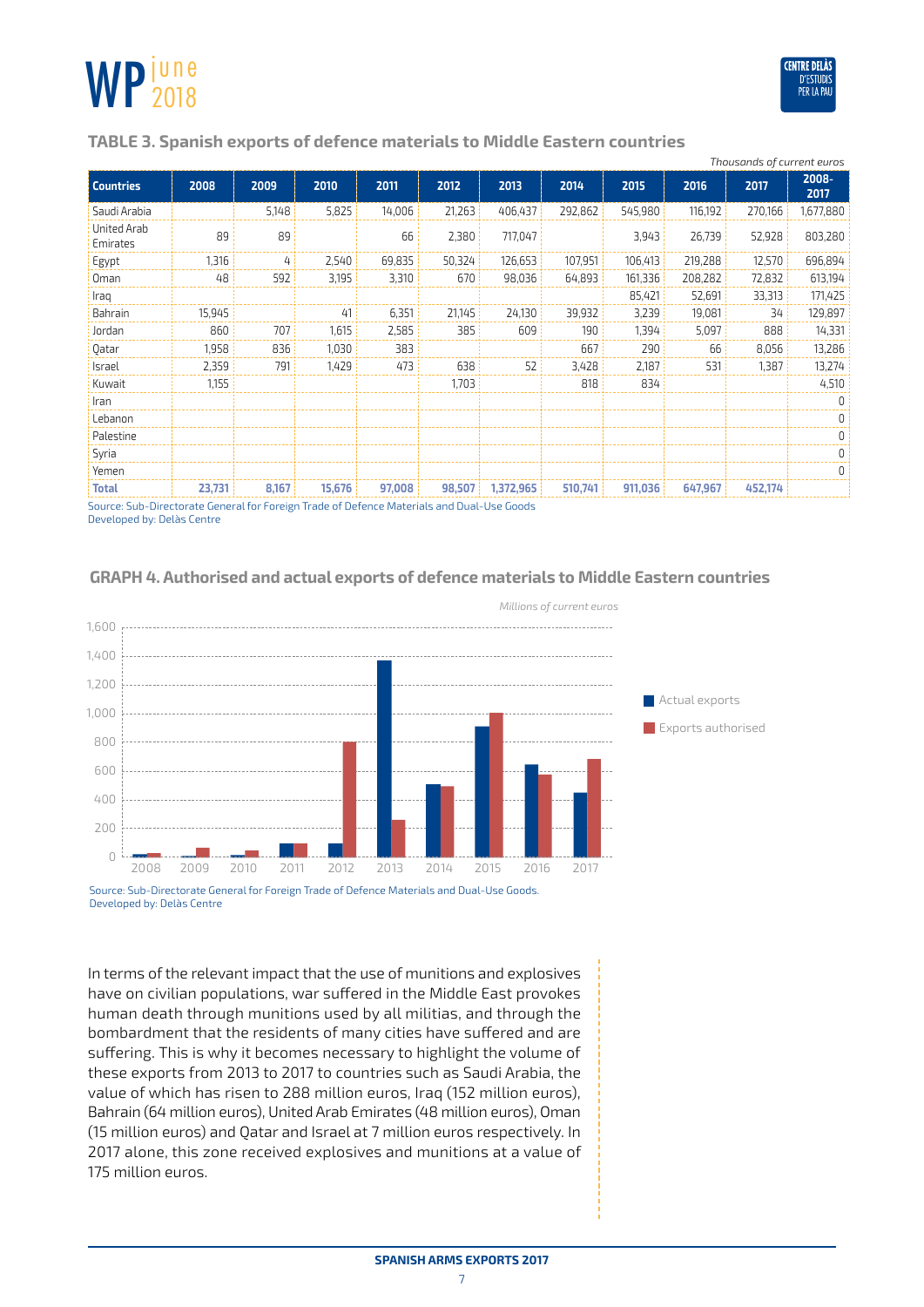

#### **EXPORTS TO ASIA**

Thirdly, it is relevant to address the exports to countries that comprise the Asian continent, which have received arms at a value of 395 million euros. Following in order of their ranking over the last decade, the primary receptors of Spanish defence materials in 2017 have been Malaysia, with arms valued at 170.6 million euros—a transport plane (121.3 million euros), aircraft parts and 6 off-road vehicles; Indonesia at 14.9 million euros, with Spanish aircraft parts for their assembly; Kazakhstan at 54.6 million euros, with 2 transport planes; the Philippines at 11.9 million euros, with airplane fuel and munitions; Thailand at 52.8 million euros, with 1 combat plane (42.8 million euros), spare parts for aircraft, munitions and explosives; Vietnam at 3.5 million euros with firing systems; India at 6.2 million euros, in replacement parts for ships and submarines, electronic equipment and ammunition; South Korea at 8.3 million euros; Pakistan at 27.6 million euros, with replacement parts for armored vehicles and Bangladesh at 30.2 million euros, with 1 transport plane (28.3 million euros), aircraft parts and explosives.

The continent of Asia is becoming a relevant market for Spanish arms. In 2017, it has received arms at a value of 395 million euros, yet given how high the volume of authorisations for exports has been over the last 3 years— 4,458 million euros' worth—a rise in the number of said exports is to be expected in the coming years

*Thousands of current euros*

| <b>Countries</b> | 2008  | 2009     | 2010   | 2011   | 2012    | 2013    | 2014    | 2015    | 2016    | 2017    | 2008-<br>2017 |
|------------------|-------|----------|--------|--------|---------|---------|---------|---------|---------|---------|---------------|
| Malaysia         |       | 180,526  | 27     | 5,214  | 10,879  | 5,491   | 2,515   | 297,522 | 167,633 | 170,628 | 840,436       |
| Indonesia        | 3,742 | 6        | 467    | 1,027  | 55,560  | 85,710  | 112,031 | 21,862  | 65,911  | 14,854  | 361,169       |
| Kazakhstan       |       | 18,930   |        |        | 54.052  | 1.480   | 53,896  | 21,990  | 73,320  | 54,624  | 278,293       |
| Philippines      |       | 138      |        | 3      |         |         |         | 102.090 | 12,379  | 11.970  | 126,580       |
| Thailand         | 157   | 526      | 777    | 7.789  | 7,297   | 2,310   | 3,432   | 3,591   | 36,114  | 52,844  | 114,837       |
| Vietnam          |       | $\Omega$ |        |        |         |         | 36.492  | 60,588  | 2,875   | 3,501   | 103,456       |
| India            | 1.920 | 10.636   | 13.741 | 4,991  | 8,969   | 12.054  | 14.783  | 8,776   | 17,904  | 6,181   | 99,954        |
| South Korea      | 1.147 | 11,561   | 10,591 | 6,823  | 3,839   | 70      |         | 14,395  | 16,901  | 8,334   | 73,662        |
| Pakistan         | 199   | 760      | 390    | 12,896 | 3,559   | 4,018   | 1,442   | 2,077   | 8,438   | 27,598  | 61,377        |
| Bangladesh       |       |          |        | 749    | 184     |         |         |         |         | 30.240  | 31,175        |
| Singapore        | 570   | 682      | 2.339  | 1.868  | 90      | 846     | 2.330   | 5,031   | 4,357   | 7,983   | 26,095        |
| Japan            |       |          |        |        |         |         |         |         | 5,766   | 5,767   | 11,533        |
| Afghanistan      |       |          |        |        |         | 2,258   | 573     | 149     | 102     |         | 3,082         |
| Sri Lanka        | 139   | 102      | 160    |        |         |         |         |         |         |         | 401           |
| Kyrgyzstan       |       |          |        |        |         |         |         | 5       |         |         | 5             |
| Total            | 7.874 | 223.867  | 28.492 | 41.361 | 144.431 | 114.236 | 227.493 | 538.076 | 411.700 | 394,524 |               |

**TABLE 4. Spanish exports of defence materials to Asian countries**

Source: Sub-Directorate General for Foreign Trade of Defence Materials and Dual-Use Goods. Developed by: Delàs Centre

Each year, member states of the United Nations present information to the United Nations Register of Conventional Arms (UNROCA) about their imports and exports of conventional arms and small arms. The quality of said reports tends to be very lacking; in being incomplete, inconsistent, vague or erroneous. The Spanish government has informed the United Nations Register that in 2017 they exported large- calibre artillery systems to Italy (99), Switzerland (7) and Honduras (4). They have exported small arms and light weapons — specifically portable anti-tank missile launchers and rocket systems — to Estonia (500), Indonesia (313), Oman (200) and to Pakistan (1,413).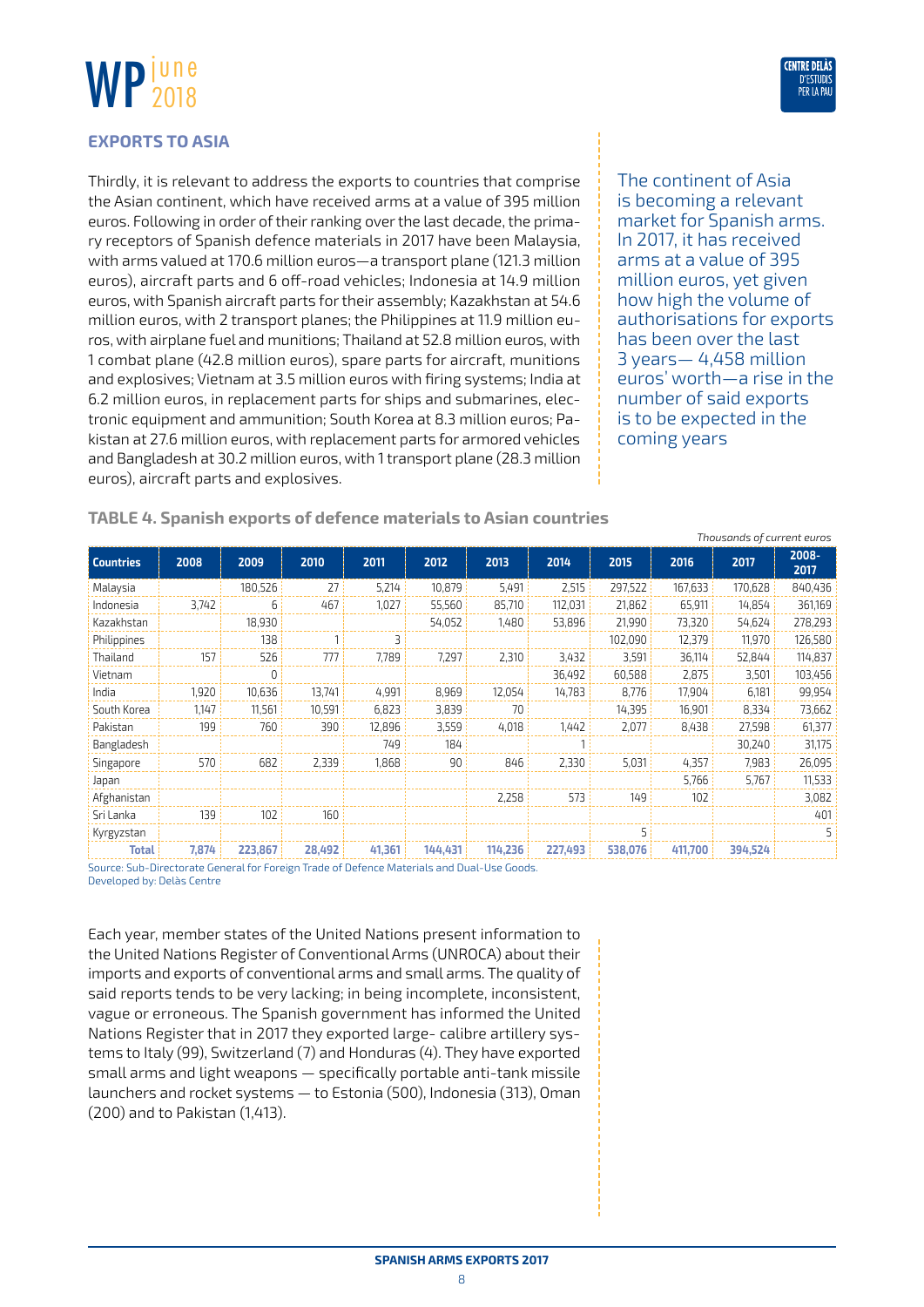

#### **GRAPH 5. Exports authorised and actual exports of Spanish defence materials to Asian countries**



Developed by: Delàs Centre

#### **REFUSALS**

In 2017, the JIMMDDU granted 1,560 export licenses for defence materials, and refused only 4. Two of these were for Israel, whose application consisted of 10 rifle barrels and 17 firing control systems for tanks—enforcing criteria 4 of the Common Position (2008/994/PESC) which refers to the preservation of peace, security and regional stability. One refusal was for Myanmar, concerning 20 pistols for sport shooting, in accordance with Criteria 1 of the Common Position referring to the EU embargo, and 1 to the Republic of China, the application consisting of 6 acoustic detection systems, enforcing Criteria 1 of the Common Position referring to the EU embargo.

The low number of refusals can only be interpreted as indicative of a lack of political will to enforce Law 53/2007 which refers to control of the external market for defence materials and dual-use goods, and the criteria established in the Common Position (2008/994/PESC). If Criteria 4 of the Common Position is applied to Israel, because of a risk of increasing regional instability and for the preservation of peace and security, how must we interpret the exporting of munitions and explosives to countries in this zone such as Saudi Arabia, Iraq, Bahrain, the United Arab Emirates or Oman?

The low number of refusals – 4 in every 1,560 licenses – can be interpreted as a lack of political will to exercise the law controlling exportation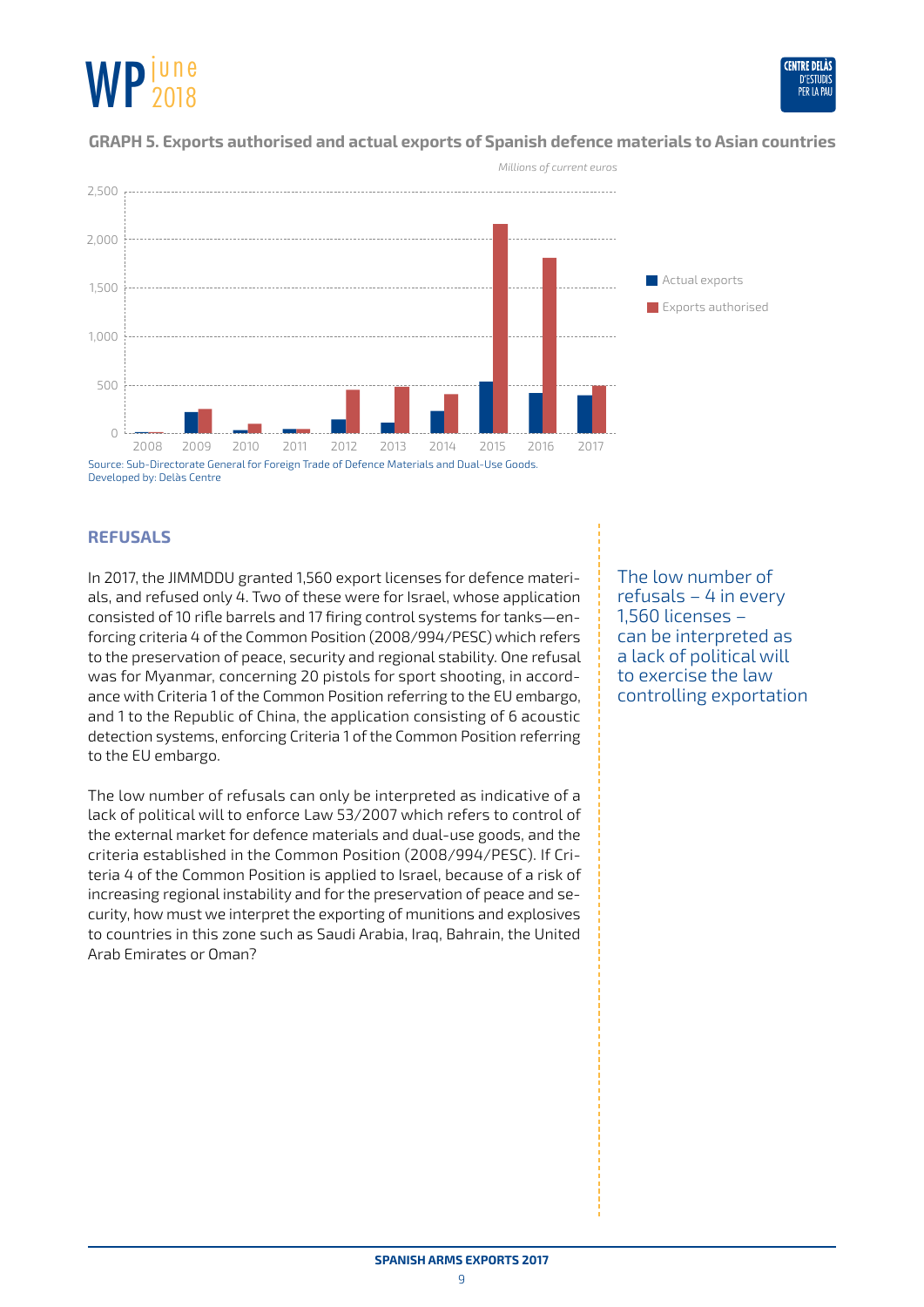## <span id="page-9-0"></span>**2. SPANISH EXPORTS OF DUAL-USE GOODS**



**GRAPH 6. Actual exports of dual-use goods** 

The exports of dual-use goods carried out in 2017 have risen to a value of 250 million euros, which represents a decrease of 6% compared to the previous year. These transfers represent 85% of the total number of authorisations for transfers, which reached a worth of 295 million euros.

Ranked, the ten primary receptors of these—taking as a reference the value of exports 2008-2017—are as follows: the United States, which in 2017 received materials worth 105.3 million euros, Iran at 5.9 million euros, Democratic Republic of China at 28.3 million euros, Brazil at 10.6 million euros, Russia at 3.4 million euros, United Arab Emirates at 3.7 million euros, Argentina at 6.7 million euros, Turkey at 1.4 million euros, Mexico at 20.2 million euros and India at 8.2 million euros.

In regards to the ranking of product types exported in 2017, first place would go to Category 9 products (propulsion systems, special vehicles) with 88.9 million euros; Category 2 (treatment of materials) with 70.1 million euros; Category 5 (telecommunications and "information security") with 56.2 million euros; Category 1 (materials, chemical substances, "microorganisms" and "toxins") with 22.0 million euros; Category 3 (electronic) with 7.3 million euros and Category 6 (sensors and lasers) with 3.8 million euros.

In 2017, 522 export licences were authorised and 5 were refused. One refusal was to Iran, concerning a solar navigation sensor, due to a risk of its use being diverted to a missile programme, another to Libya over 6 unmanned aerial vehicles, because of the EU and United Nations embargo; two refusals to Pakistan over two electroerosion machines, due to risk of misuse for a programme of proliferation, military use and for a nuclear programme; and another to Russia concerning replacement parts, due to risk of misappropriation for military use.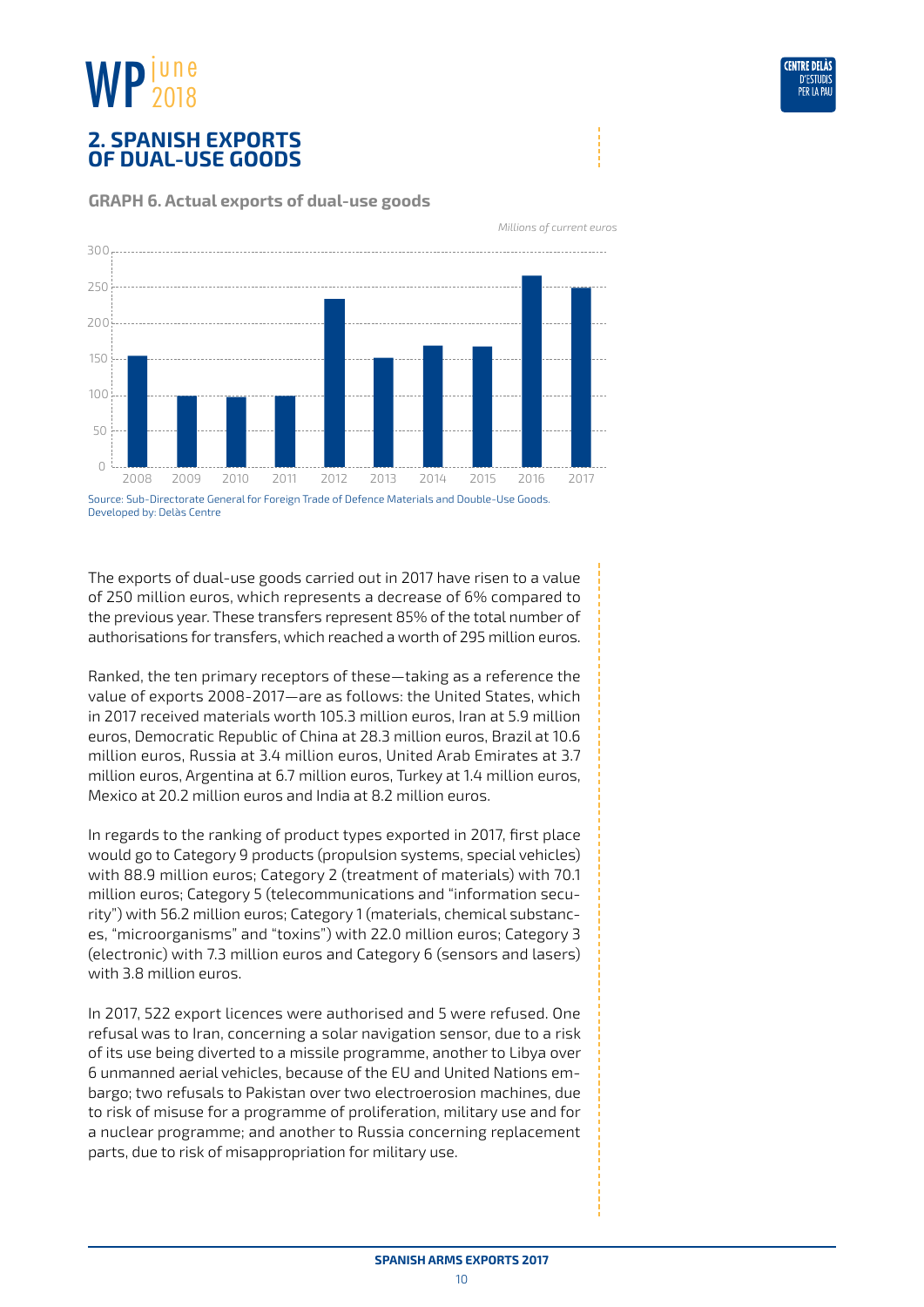

## <span id="page-10-0"></span>**3. EXPORTS OF SMALL ARMS AND LIGHT WEAPONS ACCORDING TO ESTACOM**

|                         | Thousands of current euros |        |         |         |         |                                                                                           |  |  |  |  |  |  |  |  |  |  |  |
|-------------------------|----------------------------|--------|---------|---------|---------|-------------------------------------------------------------------------------------------|--|--|--|--|--|--|--|--|--|--|--|
| <b>Countries</b>        | 2013                       | 2014   | 2015    | 2016    | 2017    | 2013-2017                                                                                 |  |  |  |  |  |  |  |  |  |  |  |
| Saudi Arabia            | 44,400                     | 35,167 | 42,063  | 75,981  | 90,118  | 287,729                                                                                   |  |  |  |  |  |  |  |  |  |  |  |
| Iraq                    |                            |        | 80,790  | 38,026  | 33,313  | 152,129                                                                                   |  |  |  |  |  |  |  |  |  |  |  |
| Bahrain                 | 23,784                     | 39,872 |         |         |         | 63,655                                                                                    |  |  |  |  |  |  |  |  |  |  |  |
| United Arab<br>Emirates | 47                         |        |         | 5,572   | 42,632  | 48,251                                                                                    |  |  |  |  |  |  |  |  |  |  |  |
| Qatar                   | $\overline{0}$             |        |         |         | 7,731   | 7,731                                                                                     |  |  |  |  |  |  |  |  |  |  |  |
| Oman                    | 3,434                      | 9,088  | 0       | 1,562   | 516     | 14,599                                                                                    |  |  |  |  |  |  |  |  |  |  |  |
| Kuwait                  | $\overline{0}$             | 818    | 834     |         |         | 1,652                                                                                     |  |  |  |  |  |  |  |  |  |  |  |
| Israel                  | 3,640                      | 2,225  | 753     |         | 601     | 7,218                                                                                     |  |  |  |  |  |  |  |  |  |  |  |
| Egypt                   |                            |        | 227     |         |         | 227                                                                                       |  |  |  |  |  |  |  |  |  |  |  |
| Iran                    |                            |        |         |         |         | $\Omega$                                                                                  |  |  |  |  |  |  |  |  |  |  |  |
| Jordan                  |                            |        |         |         |         | $\Omega$                                                                                  |  |  |  |  |  |  |  |  |  |  |  |
| Lebanon                 |                            |        |         |         |         | 0                                                                                         |  |  |  |  |  |  |  |  |  |  |  |
| Palestine               |                            |        |         |         |         | $\Omega$                                                                                  |  |  |  |  |  |  |  |  |  |  |  |
| Syria                   |                            |        |         |         |         | $\Omega$                                                                                  |  |  |  |  |  |  |  |  |  |  |  |
| Yemen                   |                            |        |         |         |         | $\Omega$                                                                                  |  |  |  |  |  |  |  |  |  |  |  |
| <b>Total</b>            | 75,304                     | 87,169 | 124,666 | 121,140 | 174,911 |                                                                                           |  |  |  |  |  |  |  |  |  |  |  |
|                         |                            |        |         |         |         | Course Sub Disectorate General for Fergian Trade of Defense Materials and Dual, Hse Goods |  |  |  |  |  |  |  |  |  |  |  |

**TABLE 5. Spanish exports of munitions and explosives to countries in the Middle East**

purce: Sub-Directorate General for Foreign Trade of Defence Materials and Dual-Use Goods Developed by: Delàs Centre

With regard to exports of small and light arms, we have two sources of information at our disposal: one provided by the Ministry of Economy and Competitiveness (MEC) and one based on data collected from ESTACOM Customs. According to the classification of defence materials detailed in the MEC's report, in 2017 for Category 1 (firearms with a calibre lower than 20mm) material was exported for a value of 115.5 million euros, for Category 2 (firearms with a calibre equal to or higher than 20mm) material was exported at a value of 54.3 million euros, for Category 3 (munitions and components) material was exported at a value of 349.6 million euros and for Category 4 (bombs, rockets, torpedos, missiles) material was exported at a value of 88.8 million euros. We refer to these exports as small arms and light weapons, even while aware that not all of these materials can indeed be considered light or small arms, however, given the impossibility of separating them further, we consider them as such. Ultimately, according to the MEC, exports of these materials in 2017 ascended to a value of 608.2 million euros.

According to customs database ESTACOM, specifically in terms of exports carried out under customs duty code TARIC 93, exports of small arms and light weapons rose to a value of 425.6 million euros. The four primary exports took place under customs duty 9306 (bombs, grenades, torpedoes, landmines, missiles, cartridges and other munitions and projectiles, and their parts; including slugs, pellets, and plugs for cartridges) rising to a value of 297.2 million euros; followed by customs duty 9304 (other arms: heavy weapons, spring-piston airguns, compressed air or gas spring guns, batons) rising to a value of 34.2 million euros,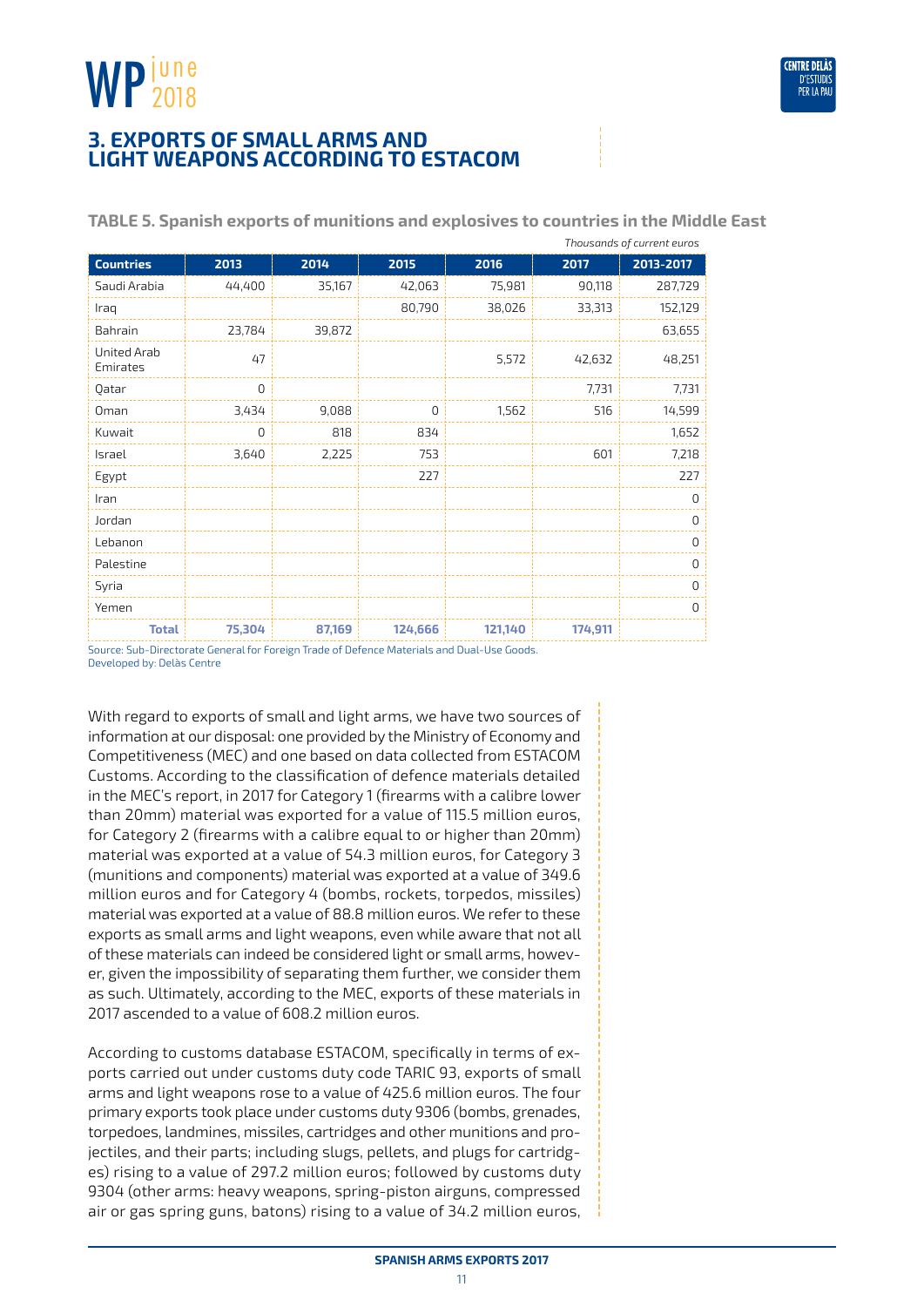<span id="page-11-0"></span>



customs duty 9305 (parts and accessories for items in consignments 9301 to 9304) rising to a value of 32.6 million euros; customs duty 9303 (other firearms and similar devices that operate using the deflagration of gunpowder, hunting weapons, muzzle-loading firearms, flare guns and other devices designed only to project signal flares, pistols and revolvers for firing blank ammunition, captive-bolt humane killers, line-throwing guns) rising to a value of 30.3 million euros, and customs duty 9301 (weapons of war, excluding revolvers, pistols and bladed weapons) which rose to a value of 28.0 million euros.

Finally, it is worth mentioning as information to bear in mind that in the United Nations Register, the Spanish government has declared that they have exported small arms and light weapons—specifically portable antitank missile launchers and rocket systems—to Estonia (500), Indonesia (313), Oman (200) and Pakistan (1,413).



**GRAPH 7. Spanish exports of small arms and light weapons**

Source: ESTACOM database from the Institute of Foreign Commerce. Values correspond to customs duty code 93. Developed by: Delàs Centre

The ranking of the 10 countries who were the primary receivers of small arms and light weapons in 2017, according to the ESTACOM database, is comprised of: Saudi Arabia with exports at a worth of 83.3 million euros, the United States at 58.8 million euros, Iraq at 30.4 million euros, the United Kingdom at 26.5 million euros, United Arab Emirates at 26.5 million euros, Pakistan at 20.3 million euros, Italy at 18.8 million euros, Tunisia at 16.2 million euros, Morocco at 15.7 million euros and France at 13.7 million euros.

## **4. EXPORTS OF POLICE AND SECURITY EQUIPMENT, HUNTING AND SPORTING WEAPONS**

The report of recent years by the Sub-Directorate General for Foreign Trade of Defence Materials and Dual-Use Goods has designated a subsection to inform about trade undertaken of police and antiriot equipment, and of hunting and sporting weapons—arms which, by virtue of their technical characteristics, are not for military use, but which have a huge impact on zones undergoing armed conflict.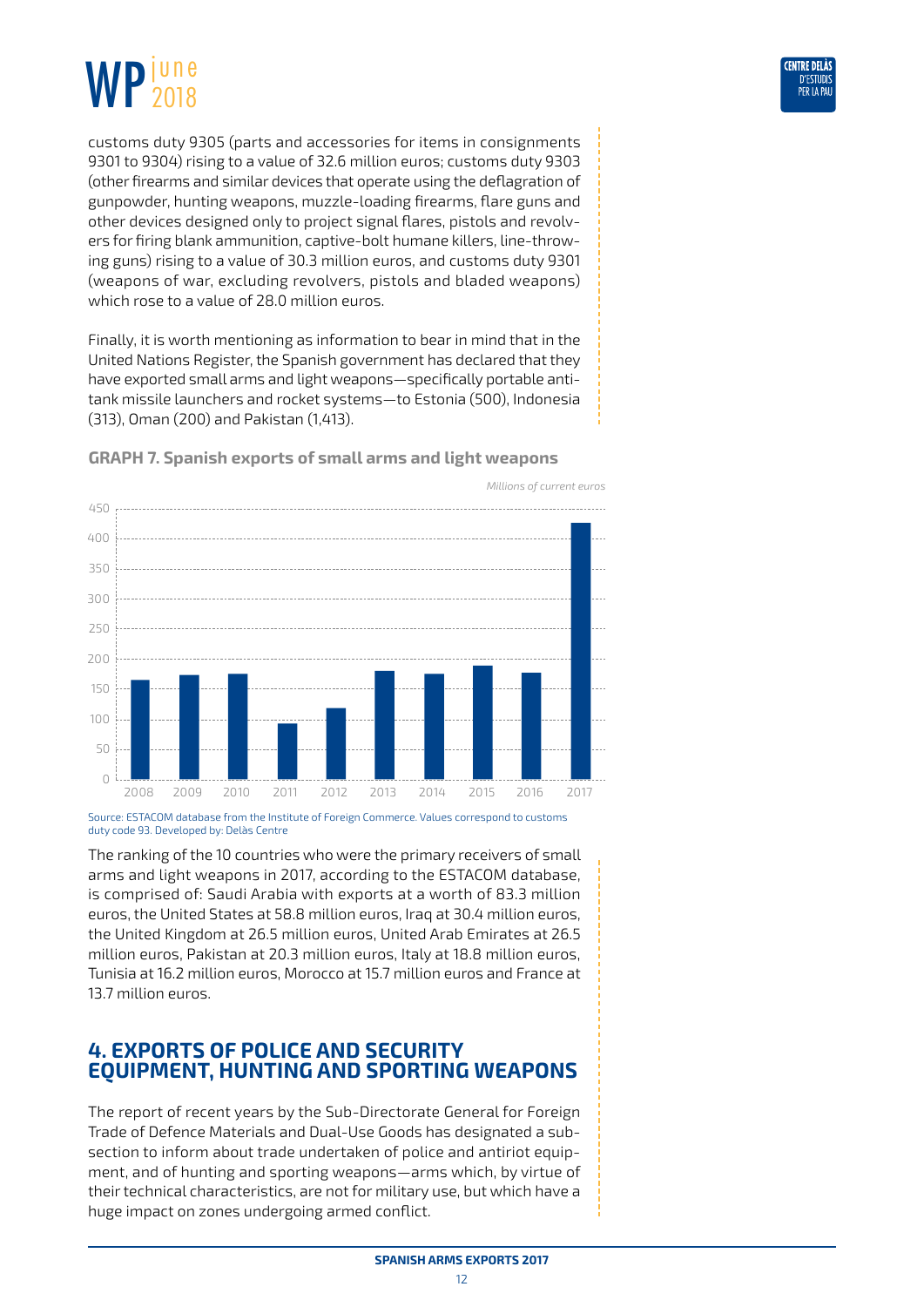<span id="page-12-0"></span>That being so, in terms of police and antiriot equipment, in 2017 exports were authorised at a value of 10.3 million euros and 7 million euros' worth of material was exported. The destinations were Oman, receiving goods at a value of 4.4 million euros in antiriot vans with mounted water cannons and water tanks, and Tunisia with tear gas canisters, sound bombs and smoke canisters at a value of 2.6 million euros.

In 2017, not one export has been denied.

With regards to hunting and sporting weapons (shotguns, cartridges and spare parts), the government authorised 423 export licences, worth 122.3 million euros, and not one application was denied.

Throughout 2017, 49 million euros' worth of sporting and hunting weapons were exported; 40.1 percent of total goods authorised. The main destinations in terms of value of goods exported in the period 2008-2017 were: the United States (5.8 million euros in 2017), Ghana (4.3 million euros in 2017), Turkey (2.7 million euros in 2017), Japan (6.1 million euros in 2017), Australia (2.0 million euros in 2017), Peru (1.7 million euros in 2017) and Morocco (2.2 million euros in 2017).

The Sub-Directorate General affirms that 75.2% of these exports consisted of cartridges for hunting weapons, 9.5% gunpowder, 7.8% knife sheaths, 5.2% shotguns and 2.3% pistons.

## **5. GOVERNMENT POLICY ADVOCATING ARMS EXPORTS**

The Spanish government has been bringing a policy advocating arms exports into effect for many years. The most noteworthy new aspects to this are the Strategy for the Internationalisation of the Spanish Economy 2017-2027, and the Two Year Plan of Action 2017-2018.

The Two Year Plan of Action 2017-2018 indicates that a sectorial group has been created, the Working Group for the Industrialisation of the Defence Sector, within the sphere of the Ministry for Economy, Industry and Competitiveness.

The primary support for this sector is found in the Ministry Defence, which describes the Spanish defence industry as "a strategic sector for the economy." Within the Ministry, four pillars of action present themselves. The first pillar is known as "support for a globalisation that is ever-adapting to the needs and profiles of companies." This support is put into practice through the Foreign Support Office (OFICAEX). Among the actions undertaken by OFICAEX, one can find the following: the coordination of conferences in which the Spanish defence industry meets with the EU and NATO; relations with defence advisors and attachés, pushing for the signing of the "Memoranda of Understanding" (MoUs) or Cooperation Agreements in the sphere of defence materials and industry, as well as support in the preparation of contracts between governments.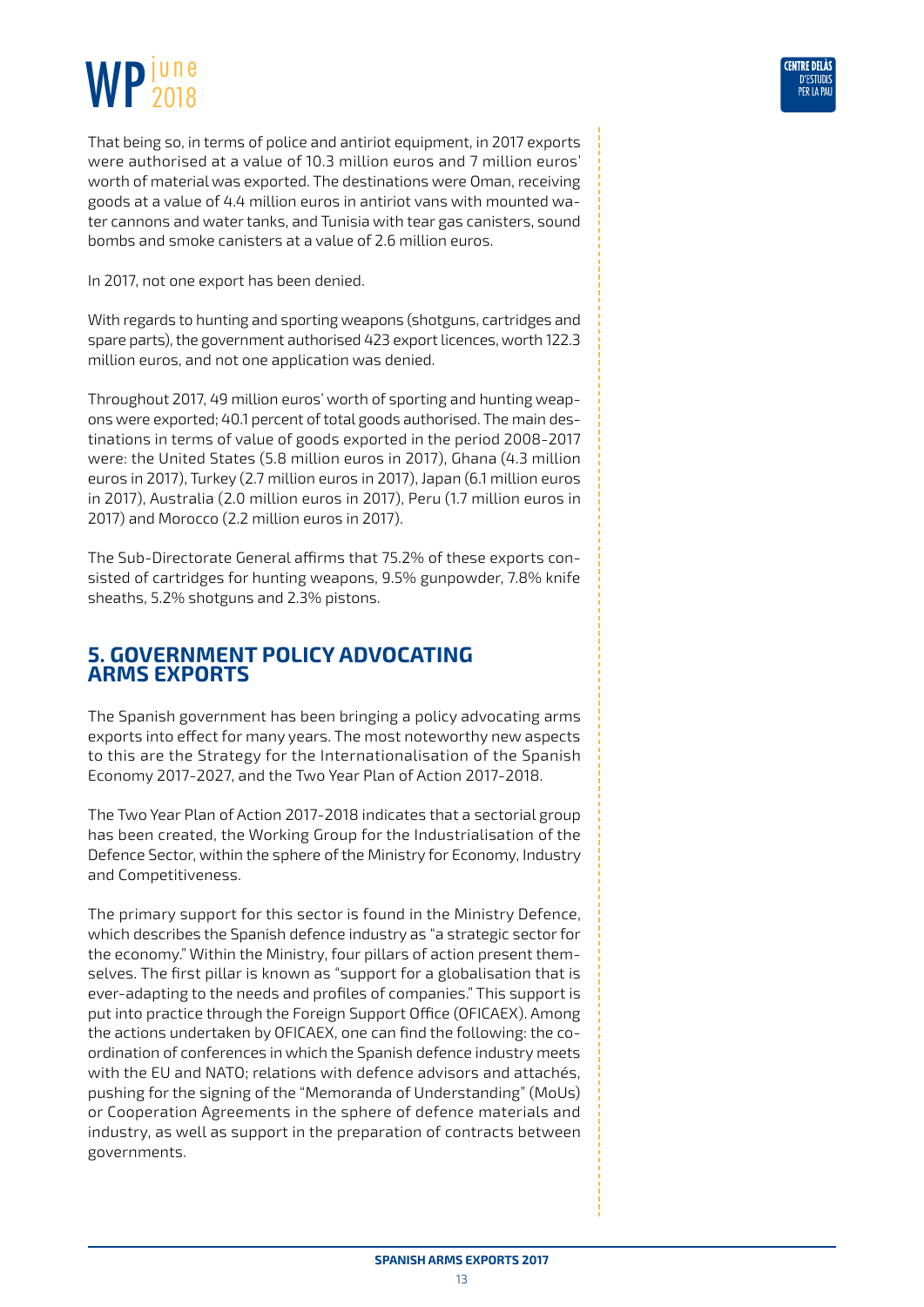Another of the measures represented in the first pillar is the promotion of Agreements for the exchange and protection of classified information, which is considered to be "an essential legal instrument, that benefits the Spanish defence industry and Spain's commercial exchanges with other countries in this sector."

Included within the second pillar, "Incorporating Innovation, Technology, Branding and Digitalisation into Internationalisation," is the introduction of a digital portal catering to the defence industry.

The third pillar is referred to as "Taking better advantage of business opportunities arising from common trade policy and from financial institutions and multilateral organisations." It includes participation in the European Defence Action Plan (EDAP) and the disclosure of the defence industry's capabilities before other international organisations, especially NATO and the EU.

The final pillar, "Coordination and complementarity of actions between all relevant actors in matters of internationalisation," seeks to reinforce cooperation between defence attaché offices and trade ministries as well as coordination with other organisations and associations in the sector: these are the Spanish Association of Defence, Aeronautics and Space Technology (TEDAE), and the Association of Contractors with Public Administrations (AESMIDE).

The official statistics for arms exports do not include any reference to the government policy advocating arms exports. It is not stated how many Memoranda of Understanding or Defence Cooperation Agreements are agreed upon. Nor is there information included as to whether government to government contracts have been entered into for the sales of defence materials. With regard to this issue, in her appearance before the Congress Defence Commission in May 2017, the State Defence Secretary, María Poncela García, stated that in 2015 and 2016 not one arms exportation had been carried out under the premise of government to government agreements.1

As a measure for transparency, and to facilitate political control over Spanish arms exports, it would be advisable for official statistics to gather information about these issues relating to the government policy that advocates the exportation of arms.

#### **AGREEMENT WITH SAUDI ARABIA FOR THE EXPORTATION OF FIVE CORVETTES MANUFACTURED BY PUBLIC COMPANY NAVANTIA**

On the 12 April 2018 at La Moncloa, an agreement was signed with Saudi Arabia for a collaboration in matters of defence. This agreement facilitates a future contract being entered into with Navantia, for the manufacture and sale of five navy corvettes for the sum of around 2 billion euros. The corvettes will be based on the Avante 2200 model, around one hundred metres in length, with a cargo capacity of 2,000 tonnes and a fuel range of up to 8,700 nautical miles. The agreement also includes the training of crews using different teams as well as the construction of a naval base in Saudi Arabia. On the same day, an Agreement Memoran1. Congress Log for the Congress of Deputies, Defence Commission, 12th Legislative Session, no. 243, 23rd May.